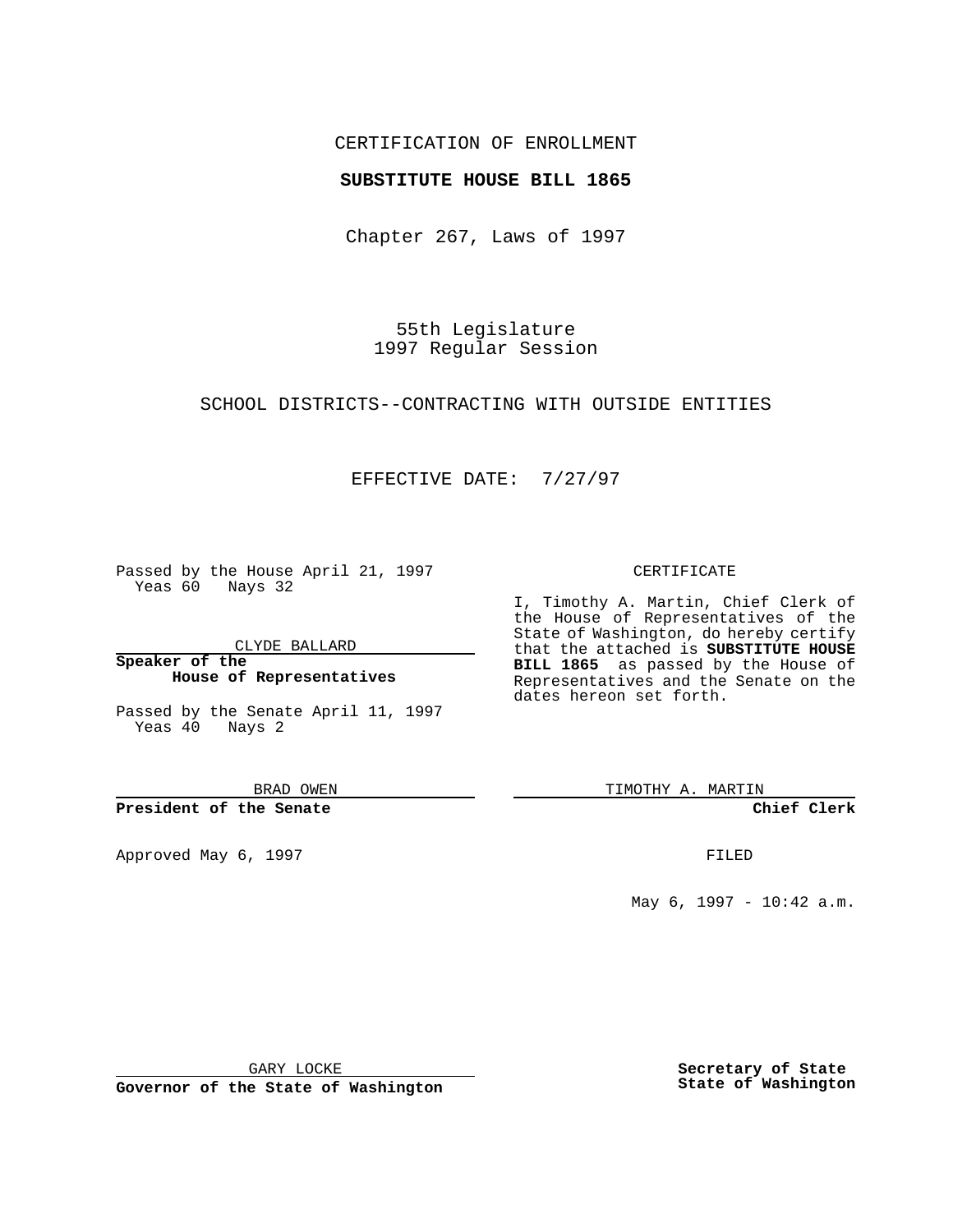# **SUBSTITUTE HOUSE BILL 1865** \_\_\_\_\_\_\_\_\_\_\_\_\_\_\_\_\_\_\_\_\_\_\_\_\_\_\_\_\_\_\_\_\_\_\_\_\_\_\_\_\_\_\_\_\_\_\_

\_\_\_\_\_\_\_\_\_\_\_\_\_\_\_\_\_\_\_\_\_\_\_\_\_\_\_\_\_\_\_\_\_\_\_\_\_\_\_\_\_\_\_\_\_\_\_

Passed Legislature - 1997 Regular Session

AS AMENDED BY THE SENATE

**State of Washington 55th Legislature 1997 Regular Session**

**By** House Committee on Education (originally sponsored by Representatives B. Thomas, Johnson, Talcott, Thompson, Radcliff, Mulliken, Hickel, Backlund, Zellinsky and McDonald)

Read first time 03/05/97.

 AN ACT Relating to school district contracting; amending RCW 28A.400.285; and adding a new section to chapter 28A.320 RCW.

BE IT ENACTED BY THE LEGISLATURE OF THE STATE OF WASHINGTON:

 NEW SECTION. **Sec. 1.** A new section is added to chapter 28A.320 RCW to read as follows:

 (1) The board of directors of a school district may contract with other school districts, educational service districts, public or private organizations, agencies, schools, or individuals to implement the board's powers and duties. The board of directors of a school district may contract for goods and services, including but not limited to contracts for goods and services as specifically authorized in statute or rule, as well as other educational, instructional, and specialized services. When a school district board of directors contracts for educational, instructional, or specialized services, the purpose of the contract must be to improve student learning or achievement.

 (2) A contract under subsection (1) of this section may not be made with a religious or sectarian organization or school where the contract would violate the state or federal Constitution.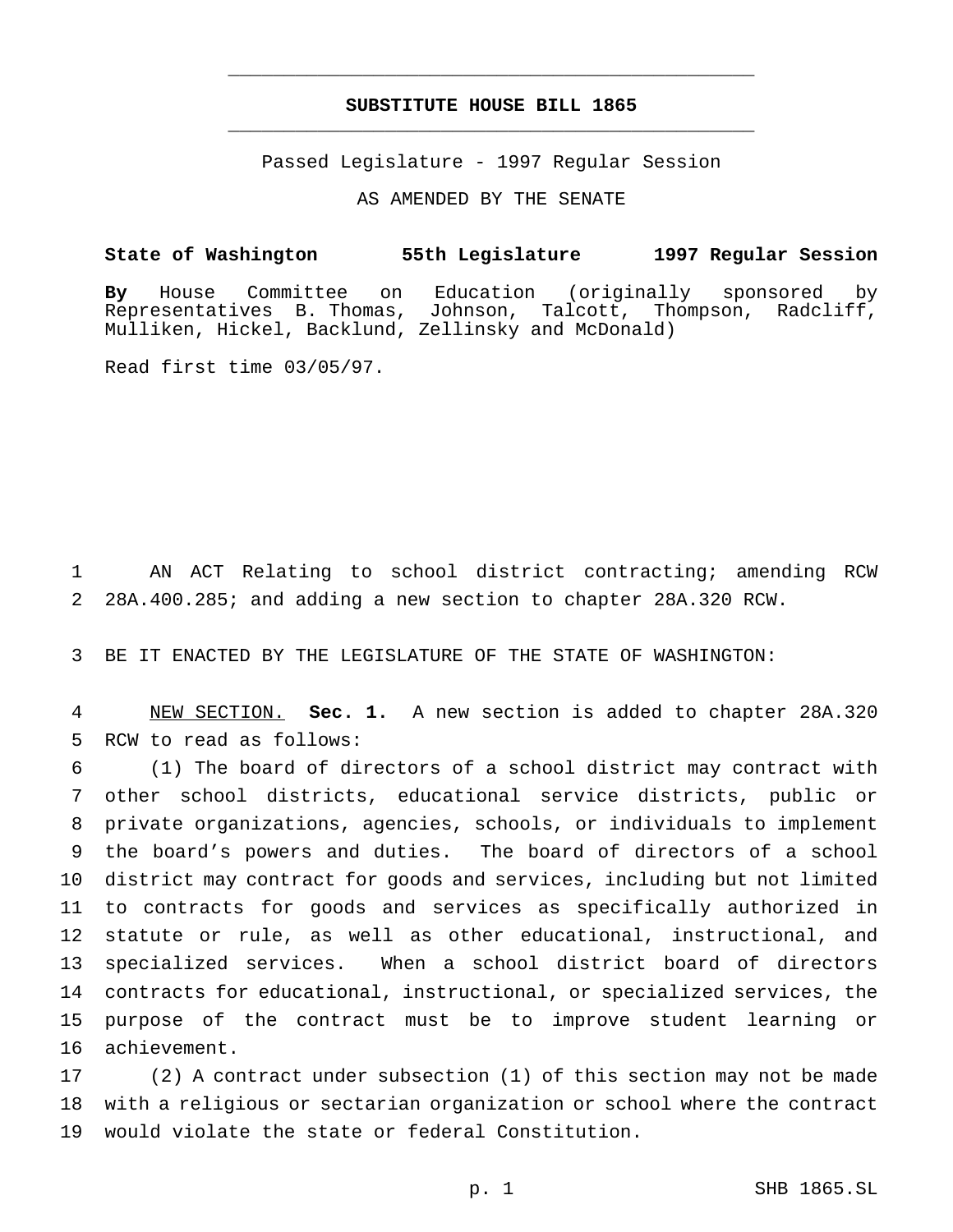**Sec. 2.** RCW 28A.400.285 and 1993 c 349 s 1 are each amended to read as follows:

 (1) When a school district or educational service district enters into a contract for services that had been previously performed by classified school employees, the contract shall contain a specific clause requiring the contractor to provide for persons performing such services under the contract, health benefits that are similar to those provided for school employees who would otherwise perform the work, but in no case are such health benefits required to be greater than the benefits provided for basic health care services under chapter 70.47 RCW.

 (2) Decisions to enter into contracts for services by a school district or educational service district may only be made: (a) After the affected district has conducted a feasibility study determining the potential costs and benefits, including the impact on district employees who would otherwise perform the work, that would result from contracting for the services; (b) after the decision to contract for the services has been reviewed and approved by the superintendent of public instruction; and (c) subject to any applicable requirements for collective bargaining. The factors to be considered in the feasibility study shall be developed in consultation with representatives of the affected employees and may include both long-term and short-term effects of the proposal to contract for services.

24 (3) This section applies only if  $((the))$  a contract  $((would be))$  is 25 for services ((<del>that are being</del>)) performed by classified school 26 employees ((as of)) on or after July 25, 1993.

(4) This section does not apply to:

 (a) Temporary, nonongoing, or nonrecurring service contracts; or (b) Contracts for services previously performed by employees in

director/supervisor, professional, and technical positions.

(5) For the purposes of subsection (4) of this section:

 (a) "Director/supervisor position" means a position in which an employee directs staff members and manages a function, a program, or a support service.

 (b) "Professional position" means a position for which an employee is required to have a high degree of knowledge and skills acquired through a baccalaureate degree or its equivalent.

 (c) "Technical position" means a position for which an employee is required to have a combination of knowledge and skills that can be